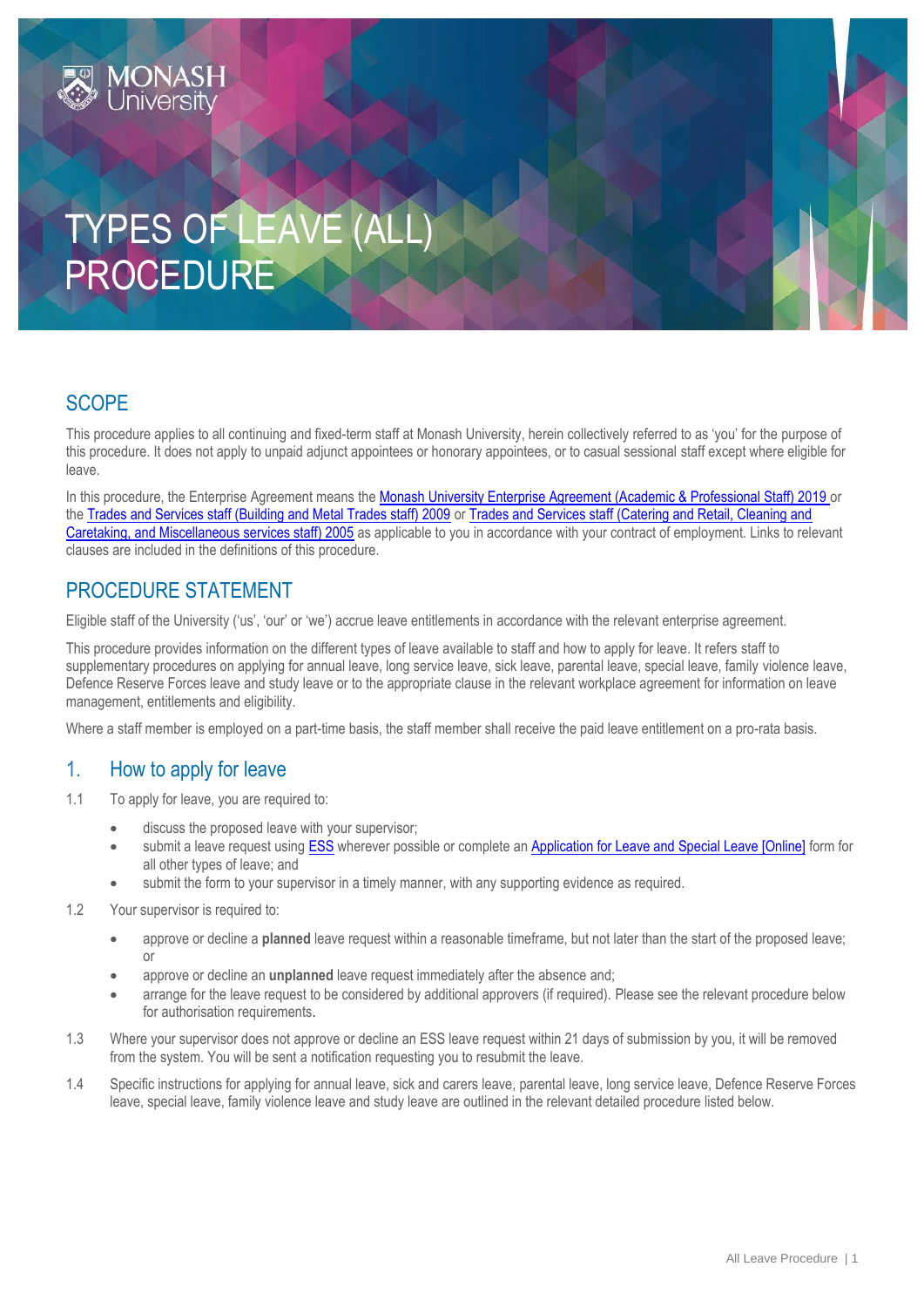# 2. Types of leave

2.1 The following are the types of leave that you may be eligible to apply for if you are covered by one of our Enterprise Agreements (EAs).

| <b>Type of Leave</b>                                     | <b>Academic and Professional Staff (A&amp;PS)</b>                                                                                                                                                                                                        | <b>Trades and Services Staff</b>                                                                                                                                                                                                                                                                         |
|----------------------------------------------------------|----------------------------------------------------------------------------------------------------------------------------------------------------------------------------------------------------------------------------------------------------------|----------------------------------------------------------------------------------------------------------------------------------------------------------------------------------------------------------------------------------------------------------------------------------------------------------|
| <b>Annual leave</b>                                      | <b>Annual Leave Procedure</b>                                                                                                                                                                                                                            | <b>Annual Leave Procedure</b>                                                                                                                                                                                                                                                                            |
| <b>Arbitration leave</b>                                 | Clause 44.3 and 44.4 of the A&PS EA                                                                                                                                                                                                                      | Schedule 3(o) and Schedule 6, 4.3 of the Building and<br>Metal Trades staff (BMT) EA and <b>Schedule 3(p)</b> of the<br>Catering and Retail, Cleaning and Caretaking, and<br>Miscellaneous services staff (CRCCM) EA                                                                                     |
| <b>Blood donor leave</b>                                 | Clause 44.5 of the A&PS EA                                                                                                                                                                                                                               | Schedule 3(i) of the BMT EA and Schedule 3(j) of the<br><b>CRCCM EA</b>                                                                                                                                                                                                                                  |
| <b>Ceremonial leave</b>                                  | Clause 44.6 - 44.8 of the A&PS EA                                                                                                                                                                                                                        | Schedule $3(q)$ and Schedule 6, 4.1 of the BMT EA<br>and Schedule 3(r) of the CRCCM EA                                                                                                                                                                                                                   |
| Compassionate<br>leave                                   | Clause 44.9-40.11 of the A&PS EA. Your<br>supervisor may approve extended<br>compassionate leave up to a total period of<br>5 days. For periods greater than this,<br>approval must be obtained from the Head<br>of Unit and Dean or Executive Director. | Schedule 3(j) of the Trades and Services BMT EA<br>and Schedule 3(k) of the CRCCMEA. Your supervisor<br>may approve extended compassionate leave up to a<br>total period of 5 days. For periods greater than this,<br>approval must be obtained from the Head of Unit and<br>Dean or Executive Director. |
| Court appearance<br>leave                                | Clause 44.12, and 44.13 of the A&PS EA                                                                                                                                                                                                                   | Schedule 3(k) of the BMT EA and Schedule 3(l) of the<br><b>CRCCM EA</b>                                                                                                                                                                                                                                  |
| <b>Defence Reserve</b><br><b>Forces leave</b>            | Defence Reserve Forces Leave Procedure                                                                                                                                                                                                                   | Defence Reserve Forces Leave Procedure                                                                                                                                                                                                                                                                   |
| <b>Election leave</b>                                    | Clause 44.15 of the A&PS EA                                                                                                                                                                                                                              | Schedule 3(r) and Schedule 6, 4.3 of the BMT EA<br>and <b>Schedule 3(s)</b> of the CRCCM EA                                                                                                                                                                                                              |
| <b>Family violence</b><br>leave                          | Clause 44.16 and Clause 51 of the A&PS<br>EA<br><b>Family Violence Support Procedure</b>                                                                                                                                                                 | <b>Family Violence Support Procedure</b>                                                                                                                                                                                                                                                                 |
| <b>Firefighting and</b><br>emergency<br>assistance leave | Clause 44.17 and 44.18 of the A&PS EA                                                                                                                                                                                                                    | Schedule 3(g) of the BMT EA and Schedule 3(h) of the<br><b>CRCCM EA</b>                                                                                                                                                                                                                                  |
| <b>Isolation leave</b>                                   | Clause 44.19 of the A&PS EA                                                                                                                                                                                                                              | Schedule 3(c) of the BMT EA and Schedule 3(d) of the<br><b>CRCCM EA</b>                                                                                                                                                                                                                                  |
| <b>Jury service</b>                                      | Clause 44.20 and 44.21 of the A&PS EA                                                                                                                                                                                                                    | Schedule 3(f) and Schedule 6, 4.2 of the BMT EA<br>and <b>Schedule 3(g)</b> of the CRCCM EA                                                                                                                                                                                                              |
| Leave to<br>accompany<br>spouse overseas                 | Clause 44.2 of the A&PS EA                                                                                                                                                                                                                               | Schedule 3(t) and Schedule 6, 4.3 of the BMT EA<br>and <b>Schedule 3(u)</b> of the CRCCM EA                                                                                                                                                                                                              |
| Long service<br>leave                                    | <b>Long Service Leave Procedure</b>                                                                                                                                                                                                                      | <b>Long Service Leave Procedure</b>                                                                                                                                                                                                                                                                      |
| <b>Parental leave</b>                                    | Pre-natal and Parental Leave Procedure                                                                                                                                                                                                                   | <b>Pre-natal and Parental Leave Procedure</b>                                                                                                                                                                                                                                                            |
| Sick leave and<br>Carer's leave                          | <b>Sick and Carer's Leave Procedure</b>                                                                                                                                                                                                                  | <b>Sick and Carer's Leave Procedure</b>                                                                                                                                                                                                                                                                  |
| <b>Religious</b><br>purposes leave                       | Clause 44.23 of the A&PS EA                                                                                                                                                                                                                              | Schedule $3(p)$ of the BMT EA and Schedule $3(q)$ of the<br><b>CRCCM EA</b>                                                                                                                                                                                                                              |
| <b>Relocation leave</b>                                  | Clause 44.24 of the A&PS EA                                                                                                                                                                                                                              | N/A                                                                                                                                                                                                                                                                                                      |
| <b>Repatriation leave</b>                                | Clause 44.25 of the A&PS EA                                                                                                                                                                                                                              | Schedule 3(d) of the BMT EA and Schedule 3(e) of the<br><b>CRCCM EA</b>                                                                                                                                                                                                                                  |
| <b>Special leave</b><br>(paid and unpaid)                | <b>Special Leave Procedure</b>                                                                                                                                                                                                                           | <b>Special Leave Procedure</b>                                                                                                                                                                                                                                                                           |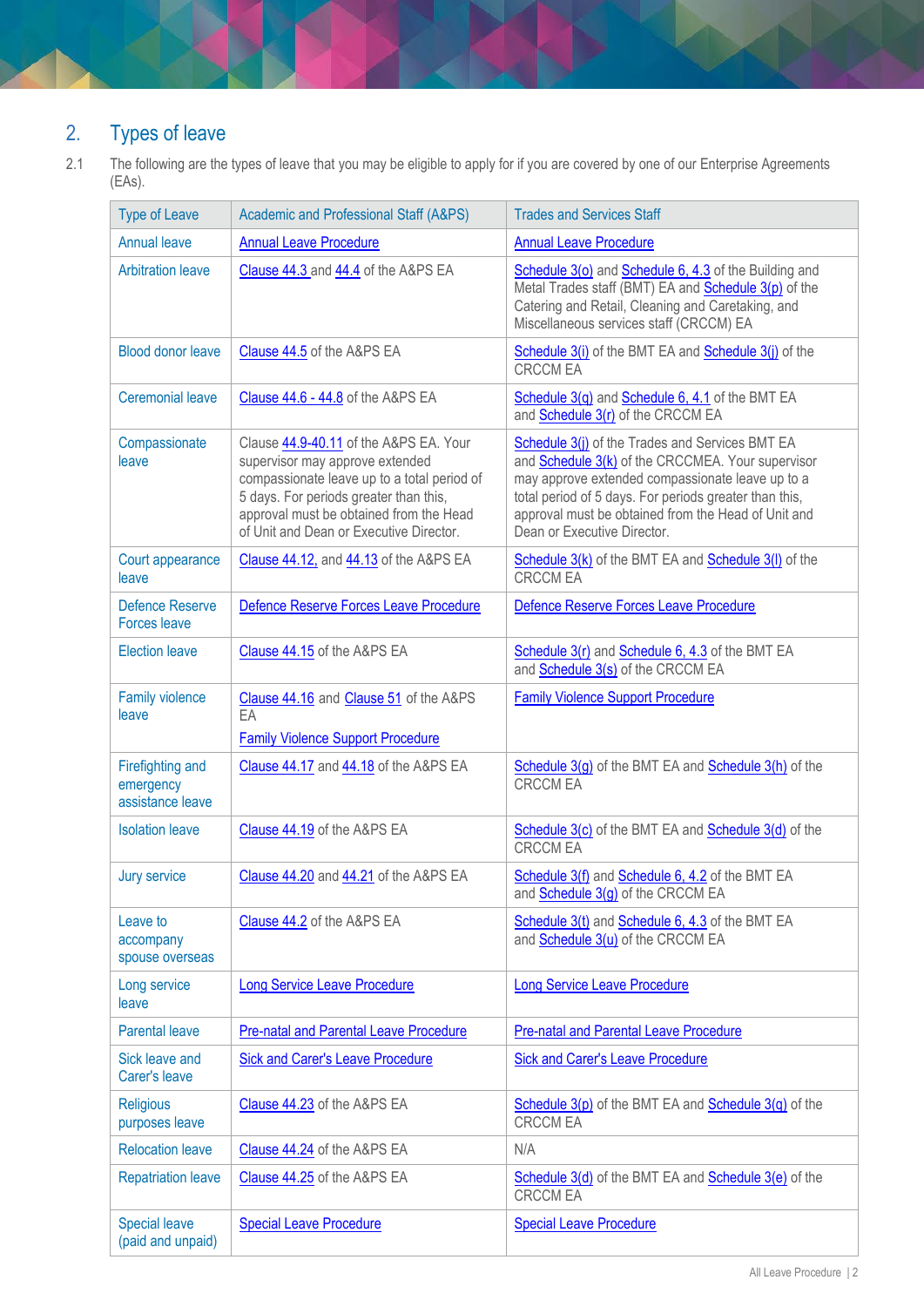| <b>Sporting leave</b>                    | Clause 44.27 and 44.28 of the A&PS EA                                                                                                                                | Schedule 3(s) of the BMT EA and Schedule 3(t) of the<br><b>CRCCM EA</b> |
|------------------------------------------|----------------------------------------------------------------------------------------------------------------------------------------------------------------------|-------------------------------------------------------------------------|
| <b>Study leave</b>                       | <b>Clause 44.22 of the A&amp;PS EA for</b><br>professional staff and Staff Professional<br><b>Development Procedure</b> for both<br>professional and academic staff. | <b>Staff Professional Development Procedure</b>                         |
| Workplace<br>relations training<br>leave | Clause 44.29 and 44.30 of the A&PS EA                                                                                                                                | N/A                                                                     |

# 3. Breach of procedure

3.1 We treat any breach of our policies or procedures seriously. We encourage reporting of concerns about non-compliance and manage compliance in accordance with the applicable Enterprise Agreement or contract terms.

#### **DEFINITIONS**

| <b>Enterprise Agreement</b> | The Enterprise Agreement means the Monash University Enterprise Agreement (Academic & Professional<br>Staff) 2019 or the Trades and Services staff (Building and Metal Trades staff) 2009 or Trades and<br>Services staff (Catering and Retail, Cleaning and Caretaking, and Miscellaneous services staff) 2005 as<br>applicable to the staff member in accordance with their contract of employment. Clauses relating to this<br>procedure include: |  |
|-----------------------------|------------------------------------------------------------------------------------------------------------------------------------------------------------------------------------------------------------------------------------------------------------------------------------------------------------------------------------------------------------------------------------------------------------------------------------------------------|--|
|                             | Monash University Enterprise Agreement (Academic and Professional Staff) 2019                                                                                                                                                                                                                                                                                                                                                                        |  |
|                             | Clauses 38 to 44 – Leave and Holiday Entitlements<br>$\bullet$                                                                                                                                                                                                                                                                                                                                                                                       |  |
|                             | Monash University Enterprise Agreement (Trades & Services Staff- Building & Metal Trades Staff) 2009                                                                                                                                                                                                                                                                                                                                                 |  |
|                             | <b>Clause 50 - Leave Entitlements</b><br>$\bullet$<br>Schedule 3 and Schedule 6                                                                                                                                                                                                                                                                                                                                                                      |  |
|                             | Monash University Enterprise Agreement (Trades and Services Staff - Catering and Retail, Cleaning<br>and Caretaking, and Miscellaneous Services Staff) 2005                                                                                                                                                                                                                                                                                          |  |
|                             | Clause 41 - Leave Entitlements<br>۰<br>Clause 62 - Leave Entitlements of Seasonal Staff                                                                                                                                                                                                                                                                                                                                                              |  |
|                             | Schedule 3 and Schedule 5https://www.monash.edu/current-enterprise-agreements/trades-services-<br>$crccm-2005$                                                                                                                                                                                                                                                                                                                                       |  |
| <b>ESS</b>                  | An online Employee Self Service system that provides staff with easy and private access to personal<br>and current employment information held by the University.                                                                                                                                                                                                                                                                                    |  |
| <b>Parental leave</b>       | Includes adoption leave, maternity leave, and spouse/domestic partner birth leave.                                                                                                                                                                                                                                                                                                                                                                   |  |

## **GOVERNANCE**

| Parent policy                | Leave and wellbeing                                                                                                                                                                                                                                                                                                                                                                                                                                                            |
|------------------------------|--------------------------------------------------------------------------------------------------------------------------------------------------------------------------------------------------------------------------------------------------------------------------------------------------------------------------------------------------------------------------------------------------------------------------------------------------------------------------------|
| <b>Supporting schedules</b>  | N/A                                                                                                                                                                                                                                                                                                                                                                                                                                                                            |
| <b>Associated procedures</b> | <b>Annual Leave</b><br>$\bullet$<br><b>Defence Reserves</b><br>$\bullet$<br><b>Family Violence Support</b><br>$\bullet$<br><b>Long Service Leave</b><br>$\bullet$<br><b>Pre-Natal and Parental Leave</b><br>٠<br><b>Sick and Carer's Leave</b><br>٠<br><b>Special Leave</b><br>$\bullet$<br><b>Staff Professional Development Procedure</b><br>$\bullet$<br><b>Procedure forms</b><br><b>ESS</b><br>$\bullet$<br>Application for Leave and Special Leave [Online]<br>$\bullet$ |